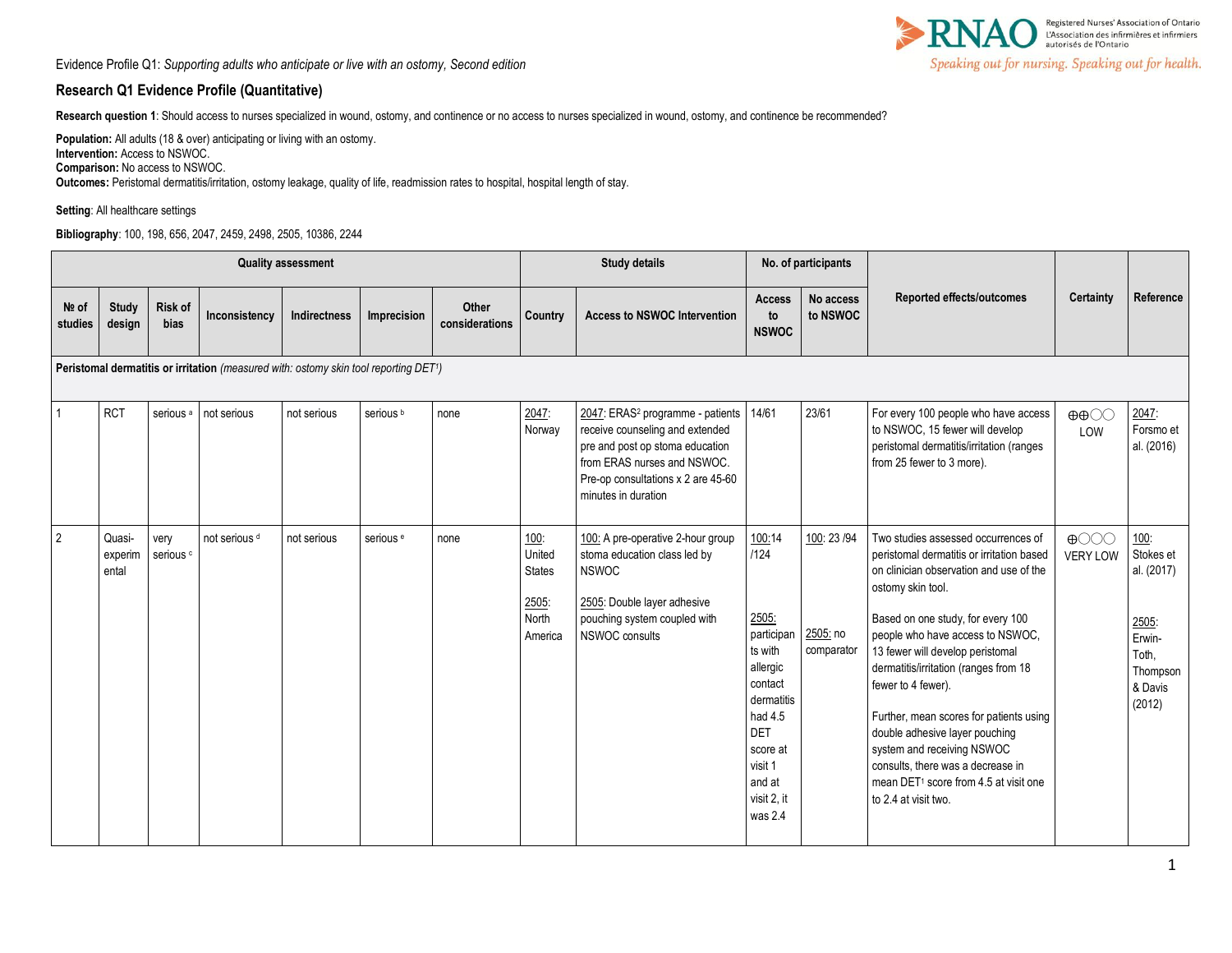

| <b>Quality assessment</b> |                                       |                      |               |                      | <b>Study details</b> |                         | No. of participants |                                                                                                                                                                                                                  |                                                                                 |                                                                                 |                                                                                                                                                                                                                                                                                                                               |                                                      |                                                                                                            |
|---------------------------|---------------------------------------|----------------------|---------------|----------------------|----------------------|-------------------------|---------------------|------------------------------------------------------------------------------------------------------------------------------------------------------------------------------------------------------------------|---------------------------------------------------------------------------------|---------------------------------------------------------------------------------|-------------------------------------------------------------------------------------------------------------------------------------------------------------------------------------------------------------------------------------------------------------------------------------------------------------------------------|------------------------------------------------------|------------------------------------------------------------------------------------------------------------|
| Nº of<br>studies          | <b>Study</b><br>design                | Risk of<br>bias      | Inconsistency | Indirectness         | Imprecision          | Other<br>considerations | Country             | <b>Access to NSWOC Intervention</b>                                                                                                                                                                              | <b>Access</b><br>to<br><b>NSWOC</b>                                             | No access<br>to NSWOC                                                           | <b>Reported effects/outcomes</b>                                                                                                                                                                                                                                                                                              | Certainty                                            | Reference                                                                                                  |
|                           |                                       |                      |               |                      |                      |                         |                     |                                                                                                                                                                                                                  |                                                                                 |                                                                                 |                                                                                                                                                                                                                                                                                                                               |                                                      |                                                                                                            |
|                           | Systema<br>tic<br>review              | seriousf             | not serious   | serious <sup>9</sup> | serioush             | none                    | 2244:<br>Spain      | 2244: Pre-op education and stoma<br>siting by NSWOC                                                                                                                                                              | 10/123                                                                          | 22/147                                                                          | For every 100 people who have access<br>to NSWOC, 7 fewer will develop<br>peristomal dermatitis/irritation (ranges<br>from 11 fewer to 2 more).                                                                                                                                                                               | $\bigoplus$ $\bigodot$ $\bigodot$<br><b>VERY LOW</b> | 2244:<br>Millan et al.<br>$(2010)$ as<br>cited in<br>Phatak, Li,<br>Karanjawal<br>a, Chang &<br>Kao (2014) |
|                           | Ostomy Leakage (measured objectively) |                      |               |                      |                      |                         |                     |                                                                                                                                                                                                                  |                                                                                 |                                                                                 |                                                                                                                                                                                                                                                                                                                               |                                                      |                                                                                                            |
|                           | Quasi-<br>experim<br>ental            | serious <sup>i</sup> | not serious   | not serious          | serious i            | none                    | 100: USA            | 100: A pre-operative 2-hour group<br>stoma education class led by<br><b>NSWOC</b>                                                                                                                                | 11/124                                                                          | 19/94                                                                           | For every 100 people who have access<br>to NSWOC, 11 fewer will experience<br>ostomy leakage (ranges from 16 fewer<br>to 2 fewer).                                                                                                                                                                                            | $\bigoplus$ $\bigodot$ $\bigodot$<br><b>VERY LOW</b> | 100:<br>Stokes et<br>al. (2017)                                                                            |
|                           |                                       |                      |               |                      |                      |                         |                     | Quality of Life (measured with stoma quality of life questionnaire [SQOL], 15D, short form-36 [SF-36], EQ-5D, Montreux questionnaire, survey)                                                                    |                                                                                 |                                                                                 |                                                                                                                                                                                                                                                                                                                               |                                                      |                                                                                                            |
|                           | <b>RCT</b>                            | serious <sup>a</sup> | not serious   | not serious          | serious <sup>k</sup> | none                    | 2047:<br>Norway     | 2047: ERAS <sup>2</sup> programme -<br>patients receive counseling and<br>extended pre and post op stoma<br>education from ERAS nurses and<br>NSWOCs. Pre-op consultations x<br>2 are 45-60 minutes in duration. | Ave.<br>baseline<br>$score =$<br>0.871 out<br>of 1<br>Scores<br>dropped<br>from | Ave.<br>baseline<br>$score =$<br>0.870 out of<br>1<br>Scores<br>dropped<br>from | The study reported that there were no<br>differences between the group that had<br>access to an NSWOC compared to the<br>group that did not have access to an<br>NSWOC. Both groups had significant<br>and clinically important improvement in<br>QOL scores from baseline to 10 days,<br>as well as from 10 days to 30 days. | $\oplus \oplus \bigcirc \bigcirc$<br>LOW             | 2047:<br>Forsmo et<br>al. (2016)                                                                           |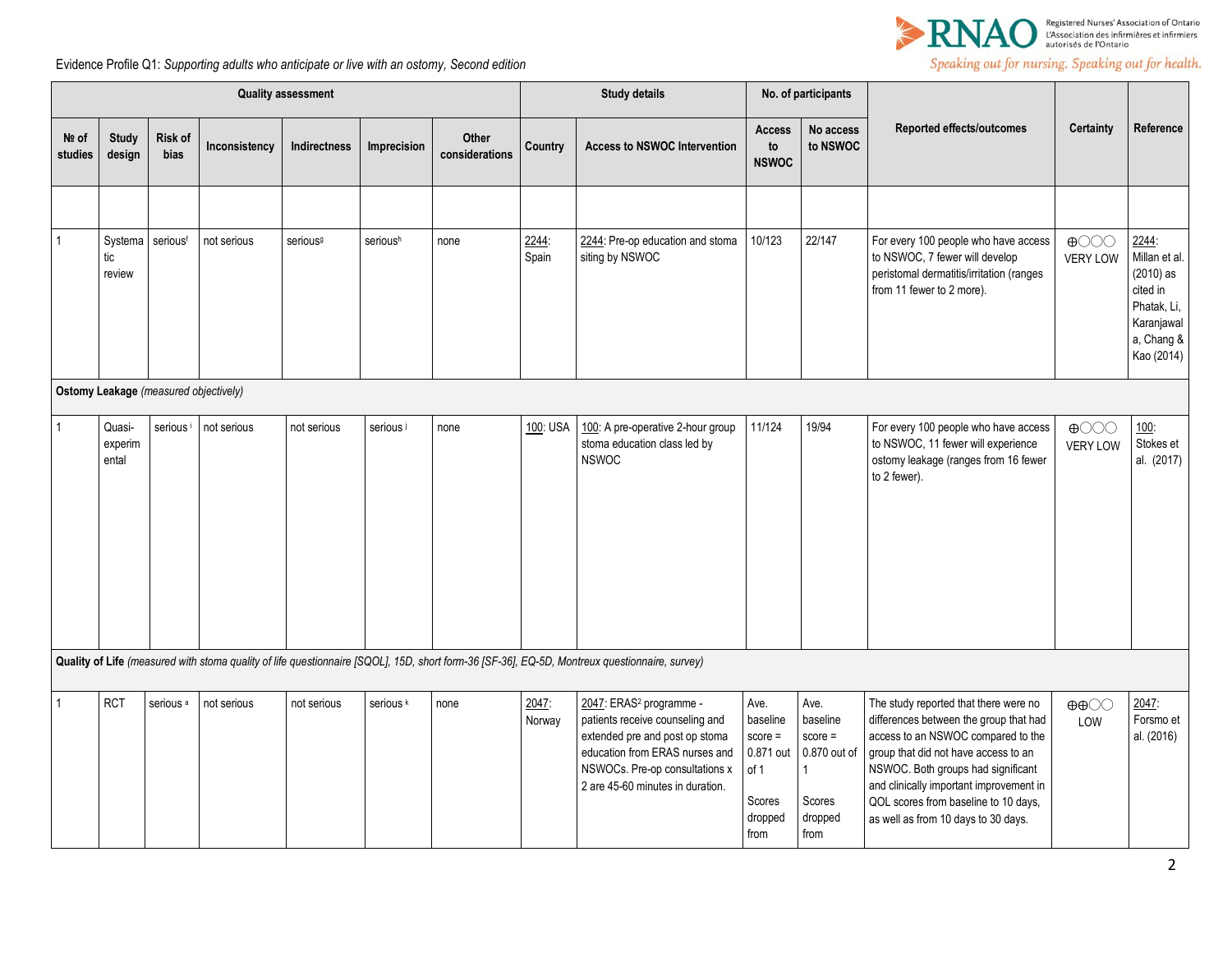

| <b>Quality assessment</b> |                            |                      |                          |                     | <b>Study details</b>     |                         | No. of participants                                                                     |                                                                                                                                                                                                                          |                                                                                                                                                                                                                                                                                                          |                                                                                                                                                                         |                                                                                                                                                                                                                                                                                                                                                                                                                                                                                                                                                                                       |                                |                                                                                                                                                                                                                                                             |
|---------------------------|----------------------------|----------------------|--------------------------|---------------------|--------------------------|-------------------------|-----------------------------------------------------------------------------------------|--------------------------------------------------------------------------------------------------------------------------------------------------------------------------------------------------------------------------|----------------------------------------------------------------------------------------------------------------------------------------------------------------------------------------------------------------------------------------------------------------------------------------------------------|-------------------------------------------------------------------------------------------------------------------------------------------------------------------------|---------------------------------------------------------------------------------------------------------------------------------------------------------------------------------------------------------------------------------------------------------------------------------------------------------------------------------------------------------------------------------------------------------------------------------------------------------------------------------------------------------------------------------------------------------------------------------------|--------------------------------|-------------------------------------------------------------------------------------------------------------------------------------------------------------------------------------------------------------------------------------------------------------|
| Nº of<br>studies          | <b>Study</b><br>design     | Risk of<br>bias      | Inconsistency            | <b>Indirectness</b> | Imprecision              | Other<br>considerations | Country                                                                                 | <b>Access to NSWOC Intervention</b>                                                                                                                                                                                      | Access<br>to<br><b>NSWOC</b>                                                                                                                                                                                                                                                                             | No access<br>to NSWOC                                                                                                                                                   | Reported effects/outcomes                                                                                                                                                                                                                                                                                                                                                                                                                                                                                                                                                             | <b>Certainty</b>               | Reference                                                                                                                                                                                                                                                   |
|                           |                            |                      |                          |                     |                          |                         |                                                                                         |                                                                                                                                                                                                                          | baseline<br>to $10$<br>days by<br>0.0868<br>Scores<br>improved<br>from 10<br>days to<br>30 days<br>by 0.0273                                                                                                                                                                                             | baseline to<br>10 days by<br>0.0910<br>Scores<br>improved<br>from 10<br>days to 30<br>days by<br>0.0322                                                                 |                                                                                                                                                                                                                                                                                                                                                                                                                                                                                                                                                                                       |                                |                                                                                                                                                                                                                                                             |
| $\overline{4}$            | Quasi-<br>experi<br>mental | serious <sup>1</sup> | not serious <sup>m</sup> | not serious         | not serious <sup>n</sup> | none                    | <u>198:</u><br>Ireland<br>2498:<br>Turkey<br>656:<br>Spain<br>2505:<br>North<br>America | 198: follow up visit from NSWOC<br>& use of new appliance (which<br>was not specified)<br>2498: pre-op group education<br>involving NSWOC<br>656: inpatient care in hospital with<br><b>NSWOC</b><br>2505: NSWOC consult | 198: for<br>47<br>participan<br>ts -<br>baseline<br>ave. QOL<br>score<br>52.5 /100;<br>at f/u ave.<br>QOL<br>score of<br>61.5/100<br>2498:<br>Refer to<br>table <sup>o</sup><br>656: 313<br>participan<br>ts (EQ-5D<br>scores:<br>$pre-op -$<br>0.7902; 3<br>months<br>$f/u -$<br>$1.0000$ )<br>(Montreu | 198: No<br>comparison<br>2498: No<br>comparison<br>656:89<br>participants<br>$(EQ-5D)$<br>scores: pre-<br>op-0.7486;<br>3 months f/u<br>$-0.7406$<br>(Montreux<br>Index | Four studies reported on quality of life<br>by persons with an ostomy receiving<br>support from a NSWOC. Quality of life<br>was measured (using various tools)<br>anywhere from 2 weeks to 3 months<br>after a person received an intervention<br>involving a NSWOC.<br>All studies reported higher scores in<br>quality of life in persons living with an<br>ostomy who had access to an<br>NSWOC. All studies recorded a<br>baseline and post-intervention score<br>and reported a statistically significant<br>improvement in quality of life in<br>persons living with an ostomy. | $\bigoplus$<br><b>VERY LOW</b> | 198: Chand<br>ler,<br>Buckley,<br>Canty,<br>O'Sullivan<br>& Stuart<br>(2017)<br>2498:<br>Altuntas et<br>al. (2012)<br>656: Coca,<br>de<br>Larrinoa,<br>Serrano &<br>Garcia-<br>Llana<br>(2015)<br>2505:<br>Erwin-<br>Toth,<br>Thompson<br>& Davis<br>(2012) |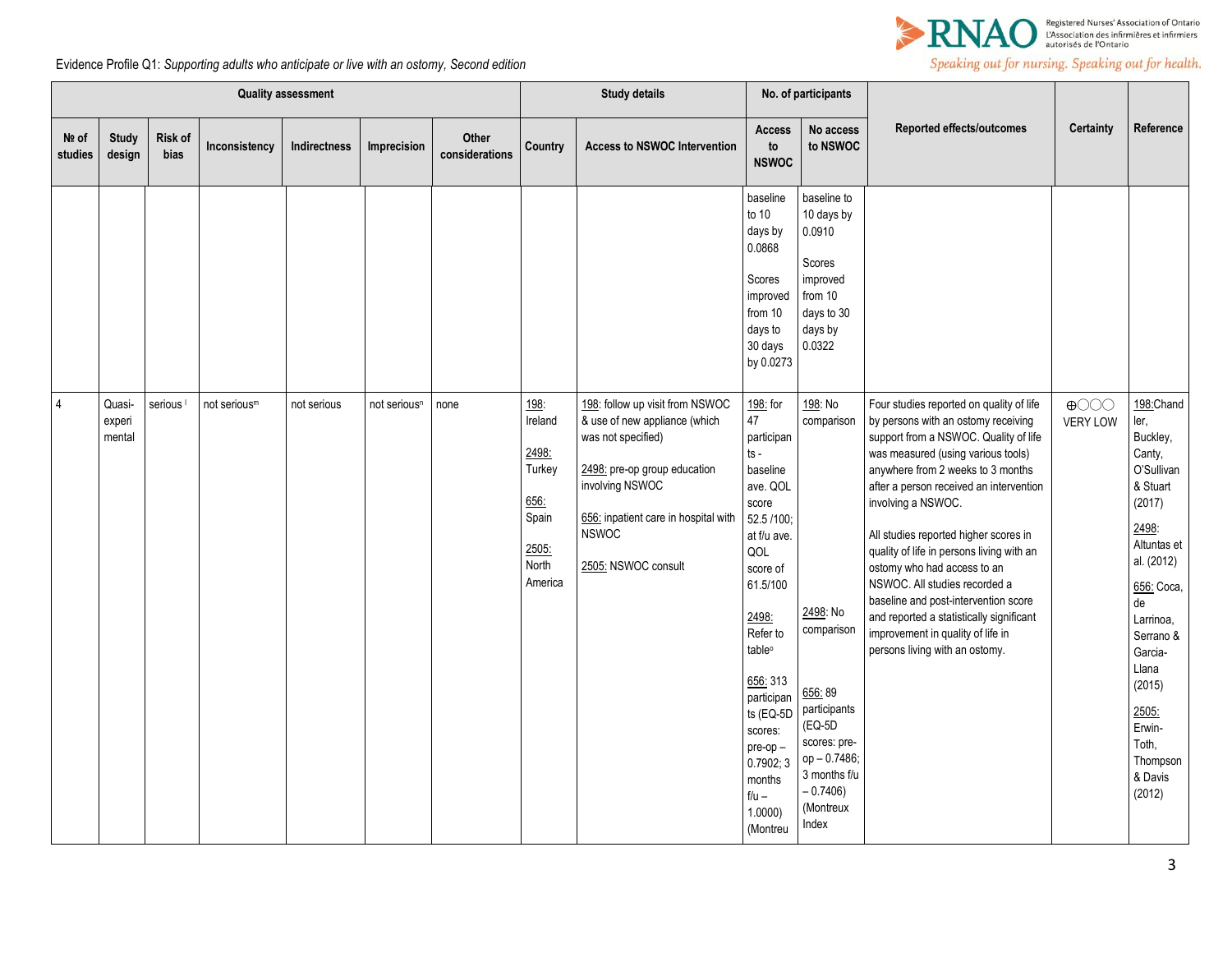

| <b>Quality assessment</b> |                            |                      |                                                      |              | <b>Study details</b>        |                         | No. of participants          |                                                                                                                                                                                                                 |                                                                                             |                                                                                |                                                                                                                                                                                                                                                                                                                                     |                                            |                                                                                         |
|---------------------------|----------------------------|----------------------|------------------------------------------------------|--------------|-----------------------------|-------------------------|------------------------------|-----------------------------------------------------------------------------------------------------------------------------------------------------------------------------------------------------------------|---------------------------------------------------------------------------------------------|--------------------------------------------------------------------------------|-------------------------------------------------------------------------------------------------------------------------------------------------------------------------------------------------------------------------------------------------------------------------------------------------------------------------------------|--------------------------------------------|-----------------------------------------------------------------------------------------|
| Nº of<br>studies          | <b>Study</b><br>design     | Risk of<br>bias      | Inconsistency                                        | Indirectness | Imprecision                 | Other<br>considerations | Country                      | <b>Access to NSWOC Intervention</b>                                                                                                                                                                             | <b>Access</b><br>to<br><b>NSWOC</b>                                                         | No access<br>to NSWOC                                                          | Reported effects/outcomes                                                                                                                                                                                                                                                                                                           | Certainty                                  | Reference                                                                               |
|                           |                            |                      |                                                      |              |                             |                         |                              |                                                                                                                                                                                                                 | x Index<br>scores:<br>pre-op-<br>68.7/100;<br>3 months<br>$f/u -$<br>74.8/100)<br>2505: 722 | scores: pre-<br>$op -$<br>67.9/100; 3<br>months f/u -<br>69.6/100)<br>2505: No |                                                                                                                                                                                                                                                                                                                                     |                                            |                                                                                         |
|                           |                            |                      |                                                      |              |                             |                         |                              |                                                                                                                                                                                                                 | people<br>with ave.<br>baseline<br>score<br>56.8 and<br>58.9 at f/u                         | comparison                                                                     |                                                                                                                                                                                                                                                                                                                                     |                                            |                                                                                         |
|                           |                            |                      | Readmission Rates to Hospital (Measured objectively) |              |                             |                         |                              |                                                                                                                                                                                                                 |                                                                                             |                                                                                |                                                                                                                                                                                                                                                                                                                                     |                                            |                                                                                         |
| $\mathbf{1}$              | <b>RCT</b>                 | serious <sup>a</sup> | not serious                                          | not serious  | serious <sup>p</sup>        | none                    | 2047.<br>Norway              | 2047: ERAS <sup>2</sup> programme -<br>patients receive counseling and<br>extended pre and post op stoma<br>education from ERAS nurses and<br>NSWOC. Pre-op consultations x 2<br>are 45-60 minutes in duration. | 13/61                                                                                       | 11/61                                                                          | For every 100 people who have<br>access to NSWOC, 4 more will be<br>readmitted (ranges from 8 fewer to 26<br>more).                                                                                                                                                                                                                 | $\oplus \oplus \bigcirc \bigcirc$<br>LOW   | 2047:<br>Forsmo,<br>Pfeffer.<br>Rasdal,<br>Sintonen.<br>Korner, &<br>Erichsen<br>(2016) |
| $\overline{2}$            | Quasi-<br>experi<br>mental | serious <sup>q</sup> | not serious                                          | not serious  | not<br>serious <sup>r</sup> | None                    | 100 &<br>2459:<br><b>USA</b> | 100: A pre-operative 2-hour group<br>stoma education class led by<br><b>NSWOC</b><br>2459: Collaborative Ileostomy<br>pathway that includes teaching<br>from NSWOC                                              | 100:<br>19/124<br>2459:<br>any<br>readmissi<br>on: 9/42<br>Readmiss<br>ion due to           | 100: 19/94<br>2459: any<br>readmission<br>: 57/161<br>Readmissio<br>n due to   | 100: For every 100 people who have<br>access to NSWOC, 5 fewer will be<br>readmitted (ranges from 11 fewer to<br>7 more).<br>2459: For every 100 people who have<br>access to NSWOC, 14 fewer will be<br>readmitted (ranges from 23 fewer to<br>4 more).<br>2459: For every 100 people who have<br>access to NSWOC, 15 fewer people | $\oplus \oplus \bigcirc \bigcirc$<br>LOW s | 100:<br>Stokes et<br>al. (2017)<br>2459:<br>Nagle et<br>al. (2012)                      |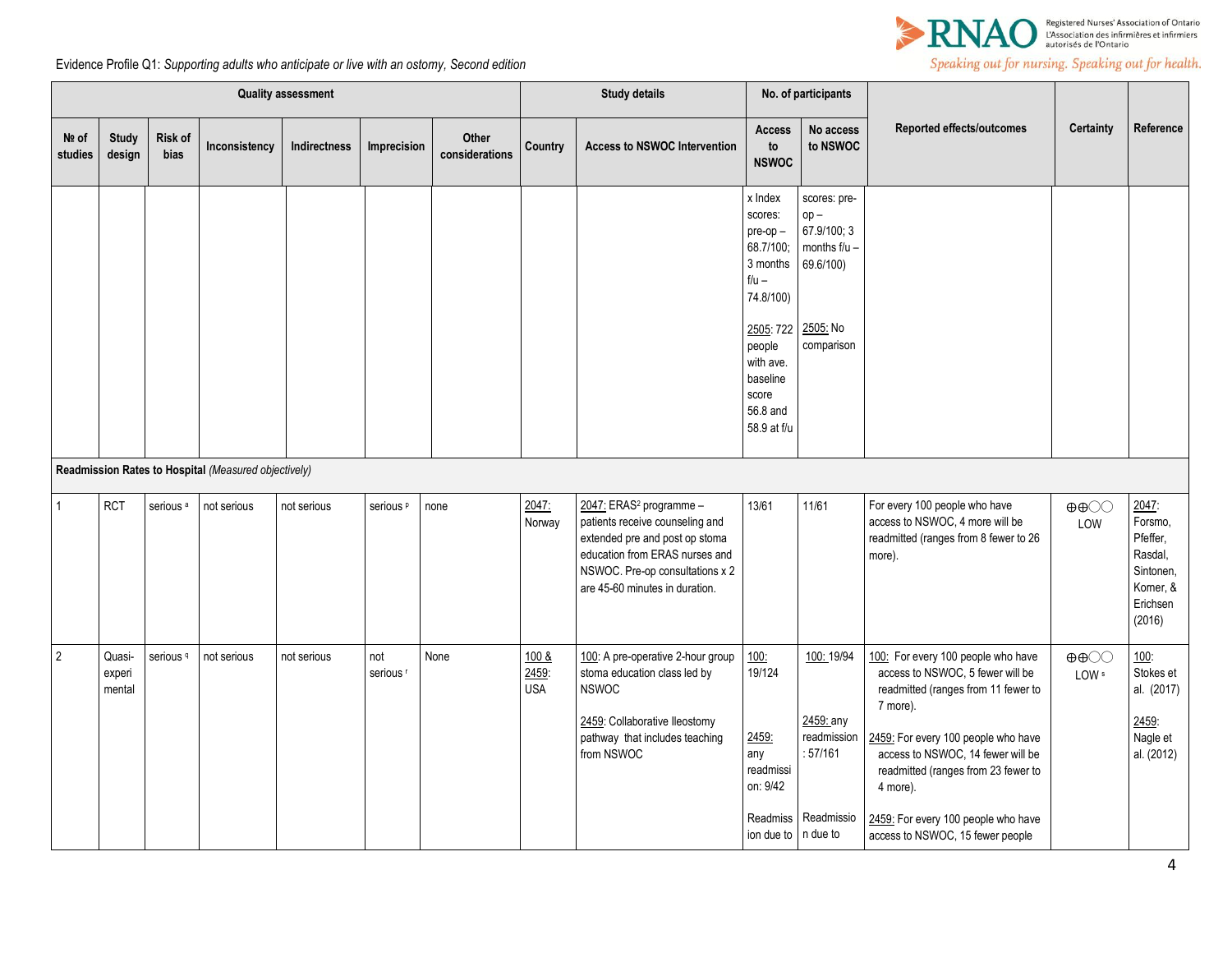

|                  | <b>Quality assessment</b>  |                      |                                                      |                     |                      | <b>Study details</b>    |                                         | No. of participants                                                                                                                                                                                              |                                                                                                                   |                                                                                                             |                                                                                                                                                                                                                                    |                                          |                                                                                                  |
|------------------|----------------------------|----------------------|------------------------------------------------------|---------------------|----------------------|-------------------------|-----------------------------------------|------------------------------------------------------------------------------------------------------------------------------------------------------------------------------------------------------------------|-------------------------------------------------------------------------------------------------------------------|-------------------------------------------------------------------------------------------------------------|------------------------------------------------------------------------------------------------------------------------------------------------------------------------------------------------------------------------------------|------------------------------------------|--------------------------------------------------------------------------------------------------|
| Nº of<br>studies | <b>Study</b><br>design     | Risk of<br>bias      | Inconsistency                                        | <b>Indirectness</b> | Imprecision          | Other<br>considerations | Country                                 | <b>Access to NSWOC Intervention</b>                                                                                                                                                                              | <b>Access</b><br>to<br><b>NSWOC</b>                                                                               | No access<br>to NSWOC                                                                                       | Reported effects/outcomes                                                                                                                                                                                                          | <b>Certainty</b>                         | Reference                                                                                        |
|                  |                            |                      |                                                      |                     |                      |                         |                                         |                                                                                                                                                                                                                  | dehydrati<br>on: 0/42                                                                                             | dehydration:<br>25/161                                                                                      | will be readmitted due to dehydration<br>(ranges from 16 fewer to 3 more).                                                                                                                                                         |                                          |                                                                                                  |
|                  |                            |                      | Hospital Length of Stay (LOS) (Measured objectively) |                     |                      |                         |                                         |                                                                                                                                                                                                                  |                                                                                                                   |                                                                                                             |                                                                                                                                                                                                                                    |                                          |                                                                                                  |
| 1                | <b>RCT</b>                 | serious <sup>a</sup> | not serious                                          | not serious         | serious <sup>t</sup> | None                    | 2047:<br>Norway                         | 2047: ERAS <sup>2</sup> programme -<br>patients receive counseling and<br>extended pre and post op stoma<br>education from ERAS nurses and<br>NSWOCs. Pre-op consultations x<br>2 are 45-60 minutes in duration. | Participan<br>$ts = 61$<br>Median<br>length of<br>stay = $6$<br>days                                              | Participants<br>$= 61$<br>Median<br>length of<br>stay = $9$<br>days                                         | The median length of stay was 6 days<br>for patients in ERAS group. For the<br>control group, the median length of<br>stay was 9 days, demonstrating a<br>difference of 3 fewer days (LOS) for<br>persons who had access to NSWOC. | $\oplus \oplus \bigcirc \bigcirc$<br>LOW | 2047:<br>Forsmo,<br>Pfeffer,<br>Rasdal,<br>Sintonen,<br>Korner, &<br>Erichsen<br>(2016)          |
| 3                | Quasi-<br>experi<br>mental | serious <sup>u</sup> | not serious                                          | not serious         | not serious v        | none                    | 100.<br>2459, 8<br>10386:<br><b>USA</b> | 100: A pre-operative 2-hour group<br>stoma education class led by<br><b>NSWOC</b><br>2459:Collaborative lleostomy<br>pathway that includes teaching<br>from NSWOC                                                | 100: 124<br>pts. with<br>ave. LOS<br>of 5 days<br>2459:42<br>participan<br>ts with<br>ave LOS<br>of $6.6$<br>days | 100:94 pts.<br>With ave.<br>LOS of 6<br>days<br>2459: 161<br>participants<br>with ave<br>LOS of 7.5<br>days | Among the three studies, the LOS<br>decreased from 1-3 days when<br>persons had access to an NSWOC,<br>compared to those who did not have<br>access to an NSWOC.                                                                   | $\oplus \oplus \odot \odot$<br>LOW       | 100:<br>Stokes et<br>al.<br>(2017)<br>2459:<br>Nagle et<br>al., 2012<br>10386:<br>Burke,<br>2017 |
|                  |                            |                      |                                                      |                     |                      |                         |                                         | 10386: Pre-operative stoma siting<br>by a NSWOC for persons<br>undergoing planned ostomy                                                                                                                         | 10386: 85<br>participan<br>ts with                                                                                | 10386:43<br>participants                                                                                    |                                                                                                                                                                                                                                    |                                          |                                                                                                  |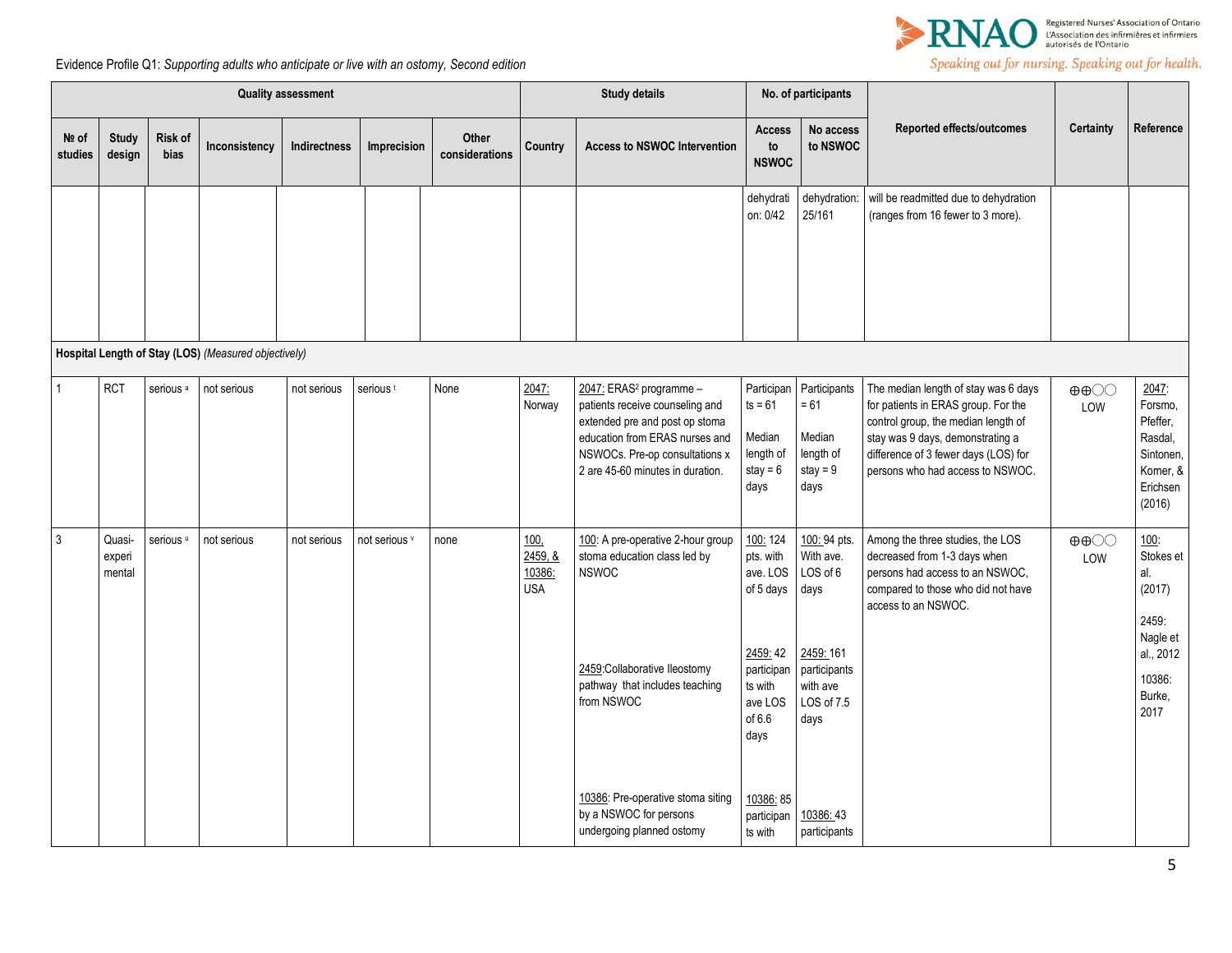

Evidence Profile Q1: *Supporting adults who anticipate or live with an ostomy, Second edition*

| <b>Quality assessment</b> |                 |                 |               |              |                    |                         | <b>Study details</b> |                                     | No. of participants                 |                       |                                  |           |           |
|---------------------------|-----------------|-----------------|---------------|--------------|--------------------|-------------------------|----------------------|-------------------------------------|-------------------------------------|-----------------------|----------------------------------|-----------|-----------|
| Nº of<br>studies          | Study<br>design | Risk of<br>bias | Inconsistency | Indirectness | <b>Imprecision</b> | Other<br>considerations | <b>Country</b>       | <b>Access to NSWOC Intervention</b> | Access<br>to<br><b>NSWOC</b>        | No access<br>to NSWOC | <b>Reported effects/outcomes</b> | Certainty | Reference |
|                           |                 |                 |               |              |                    |                         |                      | surgery                             | ave. LOS with ave.<br>of 16<br>days | LOS of 19<br>days     |                                  |           |           |

**<sup>1</sup>DET**: Discoloration, erosion or ulceration, and tissue overgrowth **<sup>2</sup>ERAS:** Enhanced recovery after surgery

## **Explanations**

a. There was some risk of bias in relation to how the study was conducted (2047). Therefore, we deducted 1 for risk of bias.

b. The total number of events is less than 300. Therefore, 0.5 deducted for imprecision.

c. There were very serious concerns in risk of bias for both studies due to missing data, measurement of outcomes and confounding, and as a result we downgraded by 1.5.

d. Different measures were used to assess for irritation or dermatitis in both studies, so we downgraded by 0.5.

e. In study 2505, number of events is not clear. Therefore, we downgraded by 0.5.

f. The systematic review had some overall concerns related to risk of bias based on the AMSTAR -2 tool, therefore we downgraded by 1.

g. It is unclear if what the control groups across studies consists of in terms of care, therefore we downgraded by 0.5.

h. The total number of events in is less than 300, therefore we downgraded by 0.5.

i. Based on ROBINS-I tool, the study had serious concerns related to risk of bias due to limitations in how the study was conducted. Therefore, the study was downgraded by 1 point for risk of bias.

j. The total number of events was 30, which is less than the optimal number of events (300). We downgraded by 0.5.

k. The total number of study participants was 122, which is less than the optimum number of participants (400).

l. There were serious concerns for risk of bias because of confounding and missing data in the majority of studies. Body of evidence was downgraded by 1.

m. There were some inconsistencies in regards to the majority of the studies using different tools to measure quality of life. Thus, we downgraded by 0.5.

n. The total sample size of combined articles is 1264, which exceeds the optimal number of participants (400).

o. Study 2498 Comparison of pre- and post-education SF-36 results

| Scales               | Pre-education   | Post-education  | P     |
|----------------------|-----------------|-----------------|-------|
| Physical functioning | $46.8 + 9.8$    | $53.1 + 7.7$    | 0.000 |
| Role-physical        | $35.7 + 11.9$   | $44.1 \pm 7.0$  | 0.000 |
| Bodily pain          | $51.9 \pm 10.6$ | $56.4 + 9.1$    | 0.001 |
| General health       | $48.1 \pm 10.6$ | $51.4 \pm 11.0$ | 0.006 |
| Vitality             | $52.3 + 9.6$    | $54.3 + 8.8$    | 0.159 |